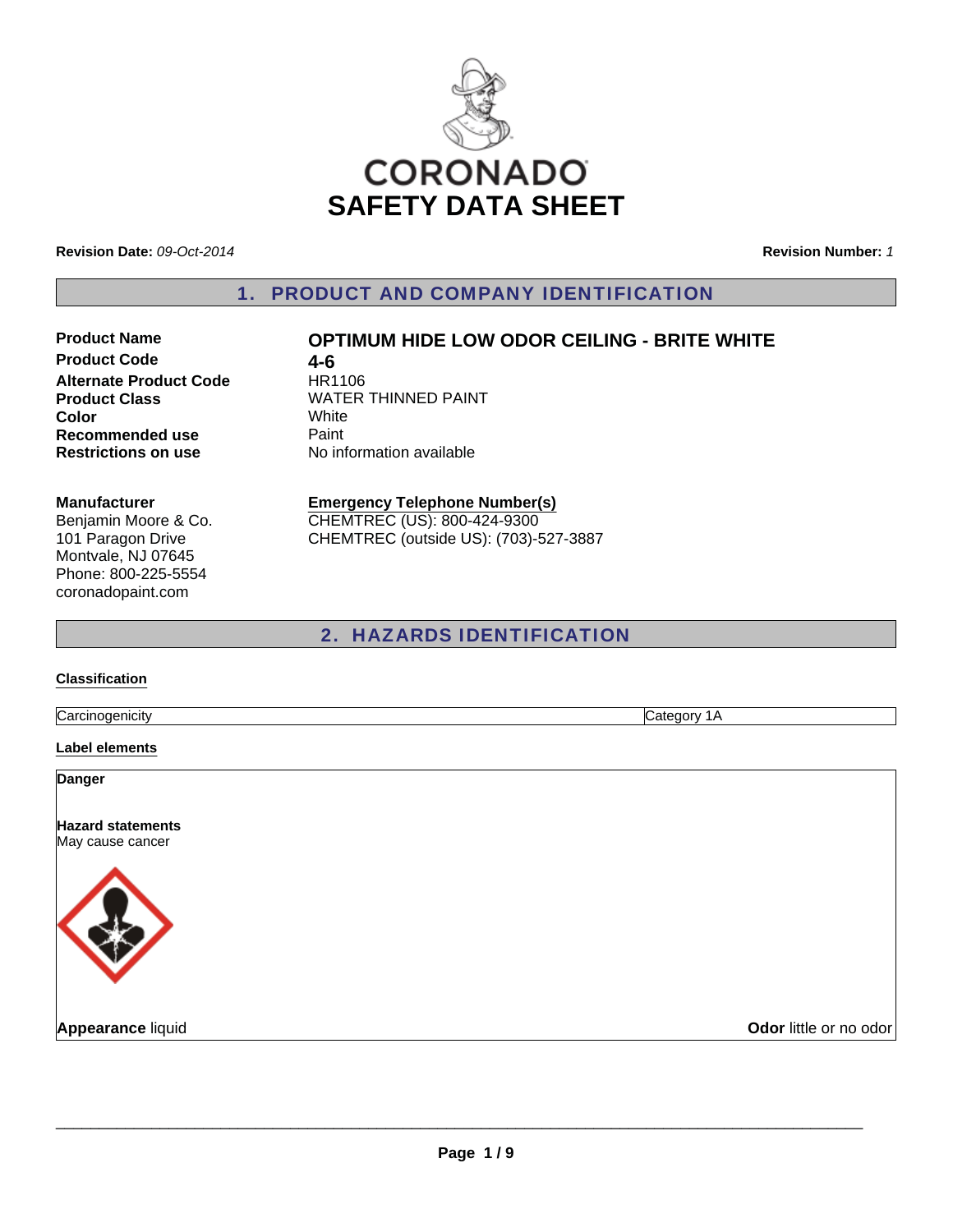### 4-6 - **OPTIMUM HIDE LOW ODOR CEILING - BRITE WHITE**

## **Precautionary Statements - Prevention**

Obtain special instructions before use Do not handle until all safety precautions have been read and understood Use personal protective equipment as required

### **Precautionary Statements - Response**

If exposed or concerned get medical attention

## **Precautionary Statements - Storage**

Store locked up

## **Precautionary Statements - Disposal**

Dispose of contents/container to an approved waste disposal plant

## **Hazards not otherwise classified (HNOC)**

Not Applicable

#### **Other information**

No information available

## 3. COMPOSITION INFORMATION ON COMPONENTS

 $\Box$ 

| <b>Chemical Name</b> | <b>CAS-No</b> | Weight % (max) |
|----------------------|---------------|----------------|
| Kaolin               | 1332-58-7     | 20             |
| ∟imestone            | 1317-65-3     |                |
| Titanium dioxide     | 13463-67-7    | 15             |
| Silica, crystalline  | 14808-60-7    | U.O            |

## 4. FIRST AID MEASURES

| <b>General Advice</b>                  | No hazards which require special first aid measures.                                               |
|----------------------------------------|----------------------------------------------------------------------------------------------------|
| <b>Eye Contact</b>                     | Rinse thoroughly with plenty of water for at least 15 minutes and consult a physician.             |
| <b>Skin Contact</b>                    | Wash off immediately with soap and plenty of water removing all contaminated<br>clothes and shoes. |
| <b>Inhalation</b>                      | Move to fresh air. If symptoms persist, call a physician.                                          |
| Ingestion                              | Clean mouth with water and afterwards drink plenty of water. Consult a physician if<br>necessary.  |
| <b>Most Important Symptoms/Effects</b> | No information available.                                                                          |
| <b>Notes To Physician</b>              | Treat symptomatically                                                                              |
|                                        |                                                                                                    |

## 5. FIRE-FIGHTING MEASURES

**Suitable Extinguishing Media** Maximum Use extinguishing measures that are appropriate to local circumstances and the surrounding environment.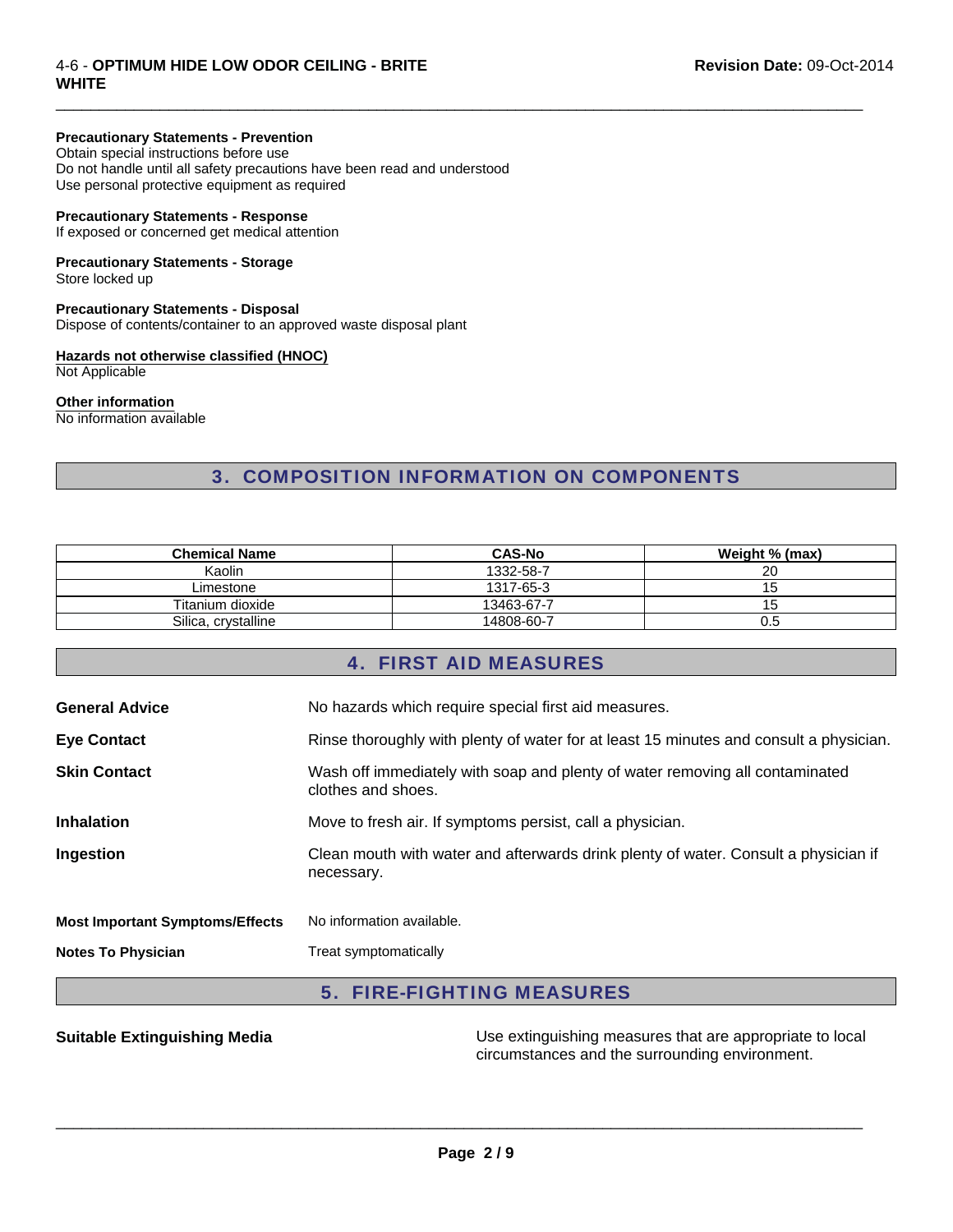| <b>Protective Equipment And Precautions For Firefighters</b>                                      | As in any fire, wear self-contained breathing apparatus<br>pressure-demand, MSHA/NIOSH (approved or equivalent)<br>and full protective gear. |
|---------------------------------------------------------------------------------------------------|----------------------------------------------------------------------------------------------------------------------------------------------|
| <b>Specific Hazards Arising From The Chemical</b>                                                 | Closed containers may rupture if exposed to fire or extreme<br>heat.                                                                         |
| <b>Sensitivity To Mechanical Impact</b>                                                           | No.                                                                                                                                          |
| <b>Sensitivity To Static Discharge</b>                                                            | No.                                                                                                                                          |
| <b>Flash Point Data</b><br>Flash Point (°F)<br>Flash Point (°C)<br><b>Flash Point Method</b>      | Not applicable<br>Not applicable<br>Not applicable                                                                                           |
| <b>Flammability Limits In Air</b><br><b>Lower Explosion Limit</b><br><b>Upper Explosion Limit</b> | Not applicable<br>Not applicable                                                                                                             |
| Health: 1<br><b>NFPA</b><br><b>Flammability: 0</b>                                                | <b>Instability: 0</b><br>Special: -                                                                                                          |
| NEDA Logand                                                                                       |                                                                                                                                              |

 $\Box$ 

- **NFPA Legend** 0 - Not Hazardous
- 1 Slightly
- 2 Moderate
- 3 High
- 4 Severe

*The ratings assigned are only suggested ratings, the contractor/employer has ultimate responsibilities for NFPA ratings where this system is used.*

*Additional information regarding the NFPA rating system is available from the National Fire Protection Agency (NFPA) at www.nfpa.org.*

## 6. ACCIDENTAL RELEASE MEASURES

| <b>Personal Precautions</b>    | Avoid contact with skin, eyes and clothing. Ensure adequate ventilation.                                                                                                      |  |
|--------------------------------|-------------------------------------------------------------------------------------------------------------------------------------------------------------------------------|--|
| <b>Other Information</b>       | Prevent further leakage or spillage if safe to do so.                                                                                                                         |  |
| <b>Methods For Clean-Up</b>    | Soak up with inert absorbent material. Sweep up and shovel into suitable containers<br>for disposal.                                                                          |  |
| <b>7. HANDLING AND STORAGE</b> |                                                                                                                                                                               |  |
|                                |                                                                                                                                                                               |  |
| Handling                       | Avoid contact with skin, eyes and clothing. Avoid breathing vapors, spray mists or<br>sanding dust. In case of insufficient ventilation, wear suitable respiratory equipment. |  |
| <b>Storage</b>                 | Keep container tightly closed. Keep out of the reach of children.                                                                                                             |  |

## 8. EXPOSURE CONTROLS / PERSONAL PROTECTION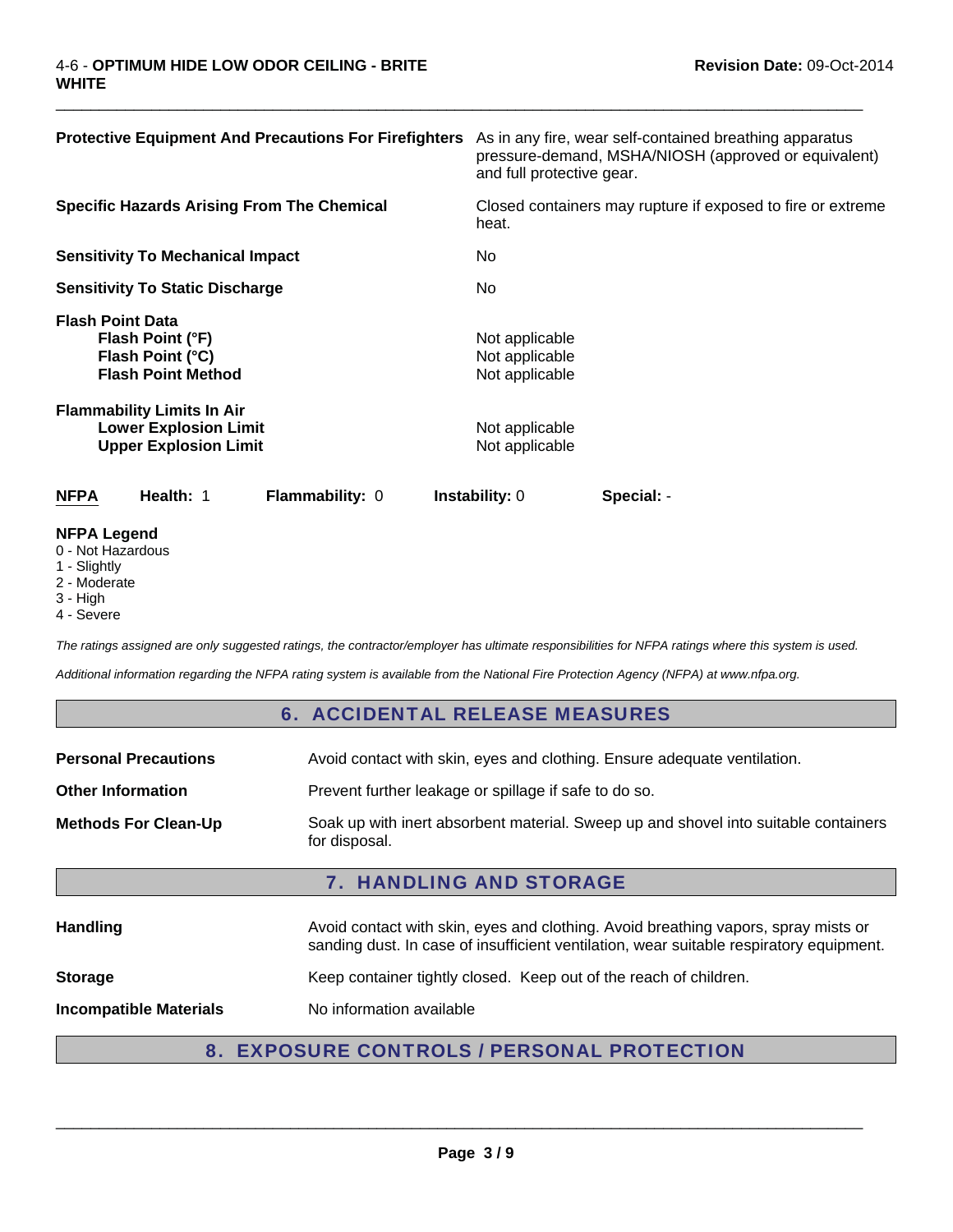## 8. EXPOSURE CONTROLS / PERSONAL PROTECTION

 $\Box$ 

**Exposure Limits**

| <b>Chemical Name</b> | <b>ACGIH</b>                    | <b>OSHA</b>                                           |
|----------------------|---------------------------------|-------------------------------------------------------|
| Kaolin               | $2 \text{ mg/m}^3$ - TWA        | 15 mg/m <sup>3</sup> - TWA total                      |
|                      |                                 | 5 mg/m <sup>3</sup> - TWA                             |
| Limestone            | N/E                             | 15 mg/m <sup>3</sup> - TWA total                      |
|                      |                                 | 5 mg/m <sup>3</sup> - TWA                             |
| Titanium dioxide     | 10 mg/m <sup>3</sup> - TWA      | 15 mg/m <sup>3</sup> - TWA                            |
| Silica, crystalline  | $0.025$ mg/m <sup>3</sup> - TWA | respirable - $(10)/(%SiO2 + 2)$ mg/m <sup>3</sup> TWA |
|                      |                                 | respirable - $(250)/(%SiO2 + 5)$ mppcf TWA            |
|                      |                                 | total dust - $(30)/(%SiO2 + 2)$ mg/m <sup>3</sup> TWA |

#### **Legend**

ACGIH - American Conference of Governmental Industrial Hygienists Exposure Limits OSHA - Occupational Safety & Health Administration Exposure Limits N/E - Not Established

| <b>Engineering Measures</b> |  |
|-----------------------------|--|
|                             |  |

**Engineering Measures** Ensure adequate ventilation, especially in confined areas.

## **Personal Protective Equipment**

| <b>Eye/Face Protection</b>    | Safety glasses with side-shields.                                                                                                   |
|-------------------------------|-------------------------------------------------------------------------------------------------------------------------------------|
| <b>Skin Protection</b>        | Protective gloves and impervious clothing                                                                                           |
| <b>Respiratory Protection</b> | In case of insufficient ventilation wear suitable respiratory equipment.                                                            |
| <b>Hygiene Measures</b>       | Avoid contact with skin, eyes and clothing. Remove and wash contaminated clothing<br>before re-use. Wash thoroughly after handling. |

## 9. PHYSICAL AND CHEMICAL PROPERTIES

| Appearance                        | liquid                   |
|-----------------------------------|--------------------------|
| Odor                              | little or no odor        |
| <b>Odor Threshold</b>             | No information available |
| Density (Ibs/gal)                 | $11.4 - 11.8$            |
| <b>Specific Gravity</b>           | 1.36 - 1.41              |
| рH                                | No information available |
| <b>Viscosity (cps)</b>            | No information available |
| <b>Solubility</b>                 | No information available |
| <b>Water Solubility</b>           | No information available |
| <b>Evaporation Rate</b>           | No information available |
| <b>Vapor Pressure</b>             | No information available |
| <b>Vapor Density</b>              | No information available |
| Wt. % Solids                      | 45 - 55                  |
| Vol. % Solids                     | $25 - 35$                |
| Wt. % Volatiles                   | 45 - 55                  |
| Vol. % Volatiles                  | $65 - 75$                |
| <b>VOC Regulatory Limit (g/L)</b> | < 100                    |
| <b>Boiling Point (°F)</b>         | 212                      |
| <b>Boiling Point (°C)</b>         | 100                      |
| <b>Freezing Point (°F)</b>        | 32                       |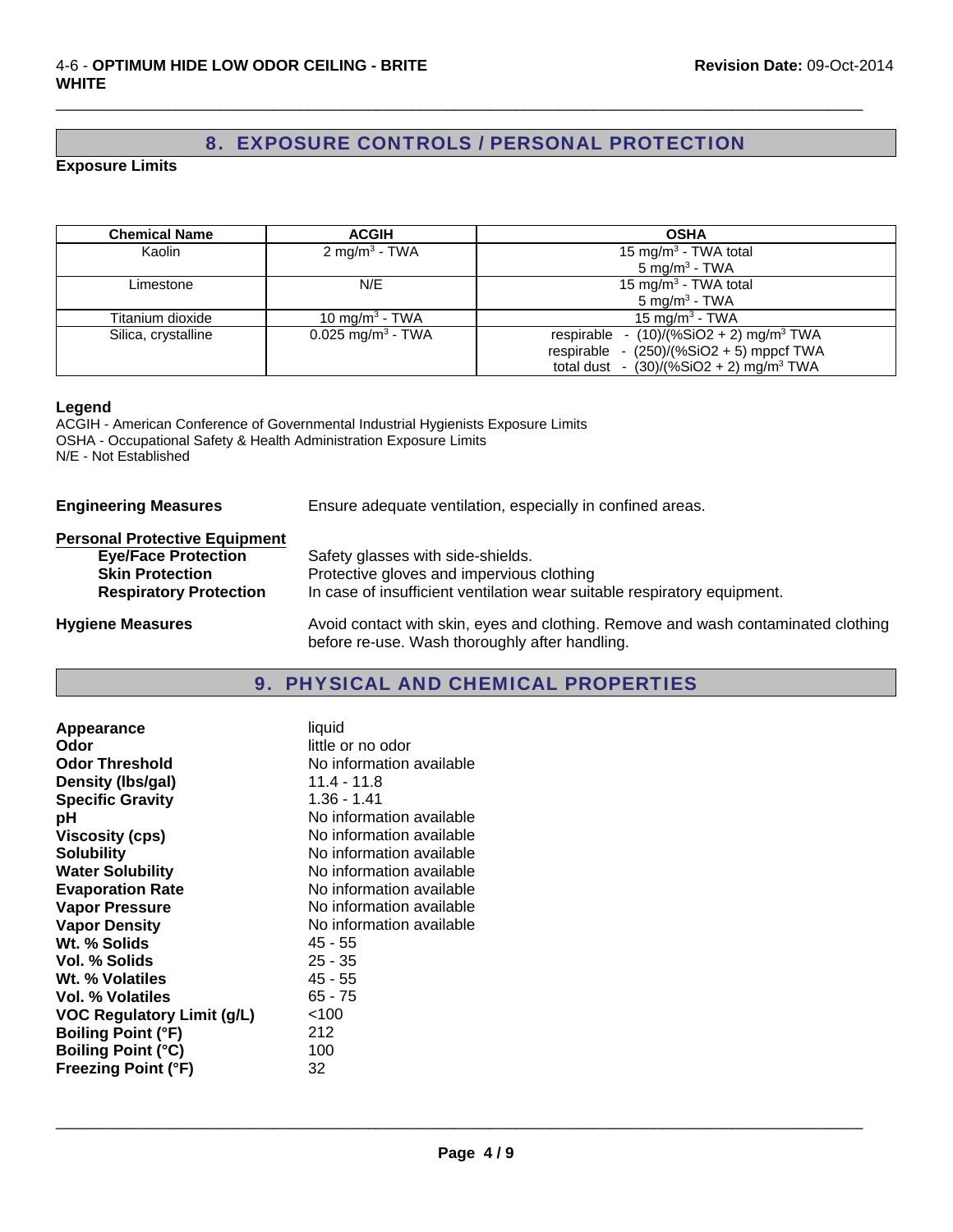## 9. PHYSICAL AND CHEMICAL PROPERTIES

 $\Box$ 

**Freezing Point (°C)** 0 **Flash Point (°F)** Not applicable **Flash Point (°C)**<br> **Flash Point Method** Not applicable<br>
Not applicable **Flash Point Method** Not applicable<br> **Flammability (solid, gas)** Not applicable **Flammability (solid, gas) Upper Explosion Limit** Not applicable<br> **Lower Explosion Limit** Not applicable **Lower Explosion Limit** Not applicable<br> **Autoignition Temperature (°F)** No information available **Autoignition Temperature (°F)** Autoignition Temperature (°C) No information available **Decomposition Temperature (°F)** No information available **Decomposition Temperature (°C)** No information available **Partition Coefficient (noctanol/water)**

No information available.

## 10. STABILITY AND REACTIVITY

| <b>Reactivity</b>                         | Not Applicable                           |
|-------------------------------------------|------------------------------------------|
| <b>Chemical Stability</b>                 | Stable under normal conditions.          |
| <b>Conditions To Avoid</b>                | Prevent from freezing                    |
| <b>Incompatible Materials</b>             | No materials to be especially mentioned. |
| <b>Hazardous Decomposition Products</b>   | None under normal use.                   |
| <b>Possibility Of Hazardous Reactions</b> | None under normal conditions of use.     |

## 11. TOXICOLOGICAL INFORMATION

## **Information on likely routes of exposure**

### **Product Information**

| <b>Inhalation</b><br>Eye contact<br><b>Skin contact</b><br>Ingestion | No information available<br>No information available<br>No information available<br>No information available |  |
|----------------------------------------------------------------------|--------------------------------------------------------------------------------------------------------------|--|
| <b>Acute Toxicity</b><br><b>Product</b>                              | No information available                                                                                     |  |
| Information on toxicological effects                                 |                                                                                                              |  |
| <b>Symptoms</b>                                                      | No information available                                                                                     |  |
|                                                                      |                                                                                                              |  |

### **Delayed and immediate effects as well as chronic effects from short and long-term exposure**

| <b>Sensitization:</b>       | No information available |
|-----------------------------|--------------------------|
| <b>Mutagenic Effects</b>    | No information available |
| <b>Reproductive Effects</b> | No information available |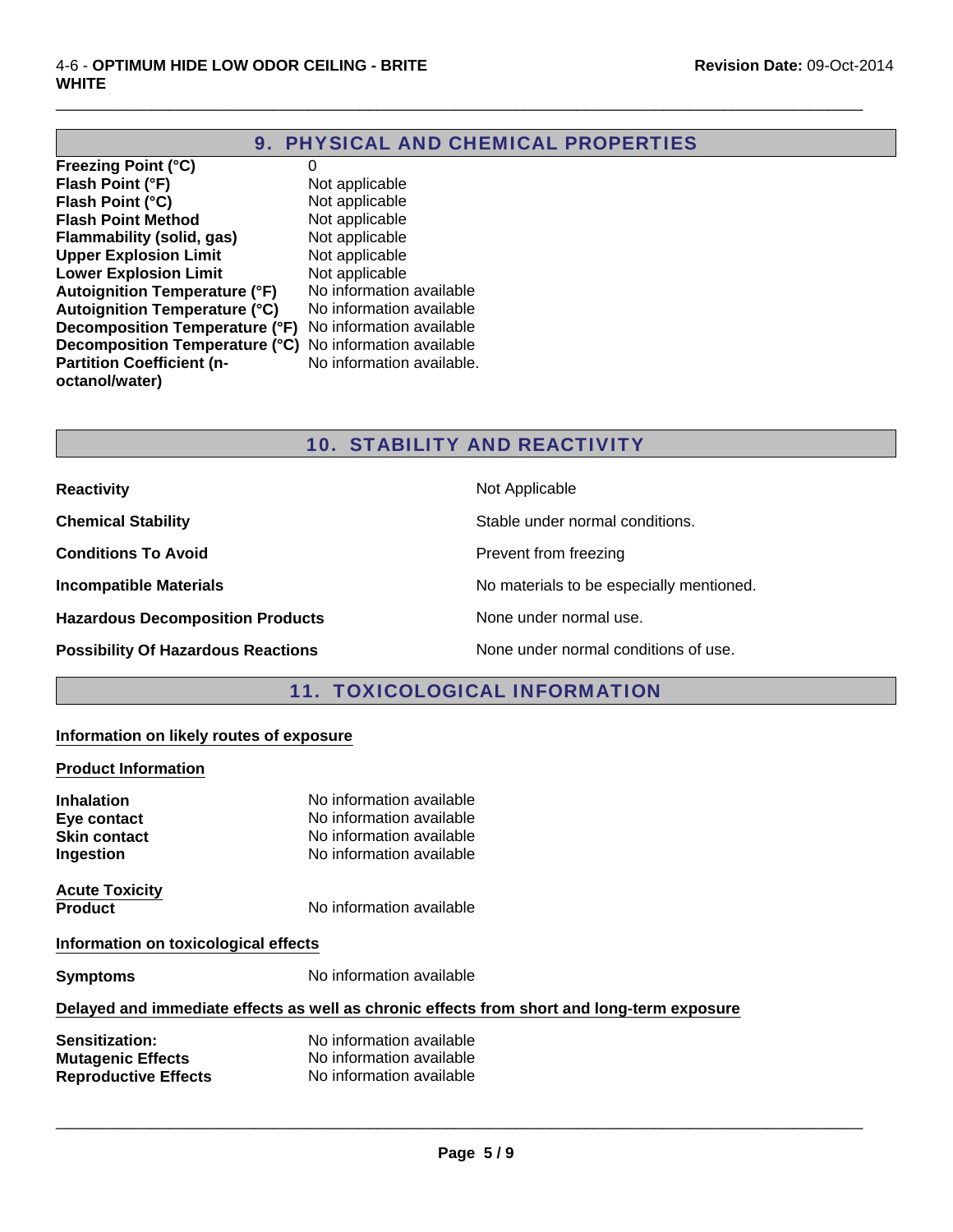### **Numerical measures of toxicity**

#### **The following values are calculated based on chapter 3.1 of the GHS document**

 $\Box$ 

| <b>ATEmix (oral)</b>   | 79100 mg/kg   |
|------------------------|---------------|
| <b>ATEmix (dermal)</b> | 1613454 mg/kg |

#### **Acute Toxicity Component**

LD50 Oral: > 5000 mg/kg (Rat) Kaolin

Limestone LD50 Oral: 6,450 mg/kg (Rat) vendor data

Titanium dioxide LD50 Oral: > 10000 mg/kg (Rat) LD50 Dermal:  $> 10000$  mg/m<sup>3</sup> (Rabbit) LC50 Inhalation (Dust):  $> 6.82$  mg/L (Rat, 4 hr.)

LD50 Oral: 500 mg/kg (Rat) vendor data Silica, crystalline

#### **Carcinogenicity**

*The information below indicates whether each agency has listed any ingredient as a carcinogen:*

| <b>Chemical Name</b> | <b>IARC</b>         | <b>NTP</b>  | <b>OSHA Carcinogen</b> |
|----------------------|---------------------|-------------|------------------------|
|                      | 2B - Possible Human |             | Listed                 |
| Titanium dioxide     | Carcinogen          |             |                        |
|                      | - Human Carcinogen  | Known Human | Listed                 |
| Silica, crystalline  |                     | Carcinogen  |                        |

• Crystalline Silica has been determined to be carcinogenic to humans by IARC (1) when in respirable form. Risk of cancer depends on duration and level of inhalation exposure to spray mist or dust from sanding the dried paint.

• Although IARC has classified titanium dioxide as possibly carcinogenic to humans (2B), their summary concludes: "No significant exposure to titanium dioxide is thought to occur during the use of products in which titanium dioxide is bound to other materials, such as paint."

#### **Legend**

IARC - International Agency for Research on Cancer NTP - National Toxicity Program OSHA - Occupational Safety & Health Administration

12. ECOLOGICAL INFORMATION

## **Ecotoxicity Effects**

## **Product**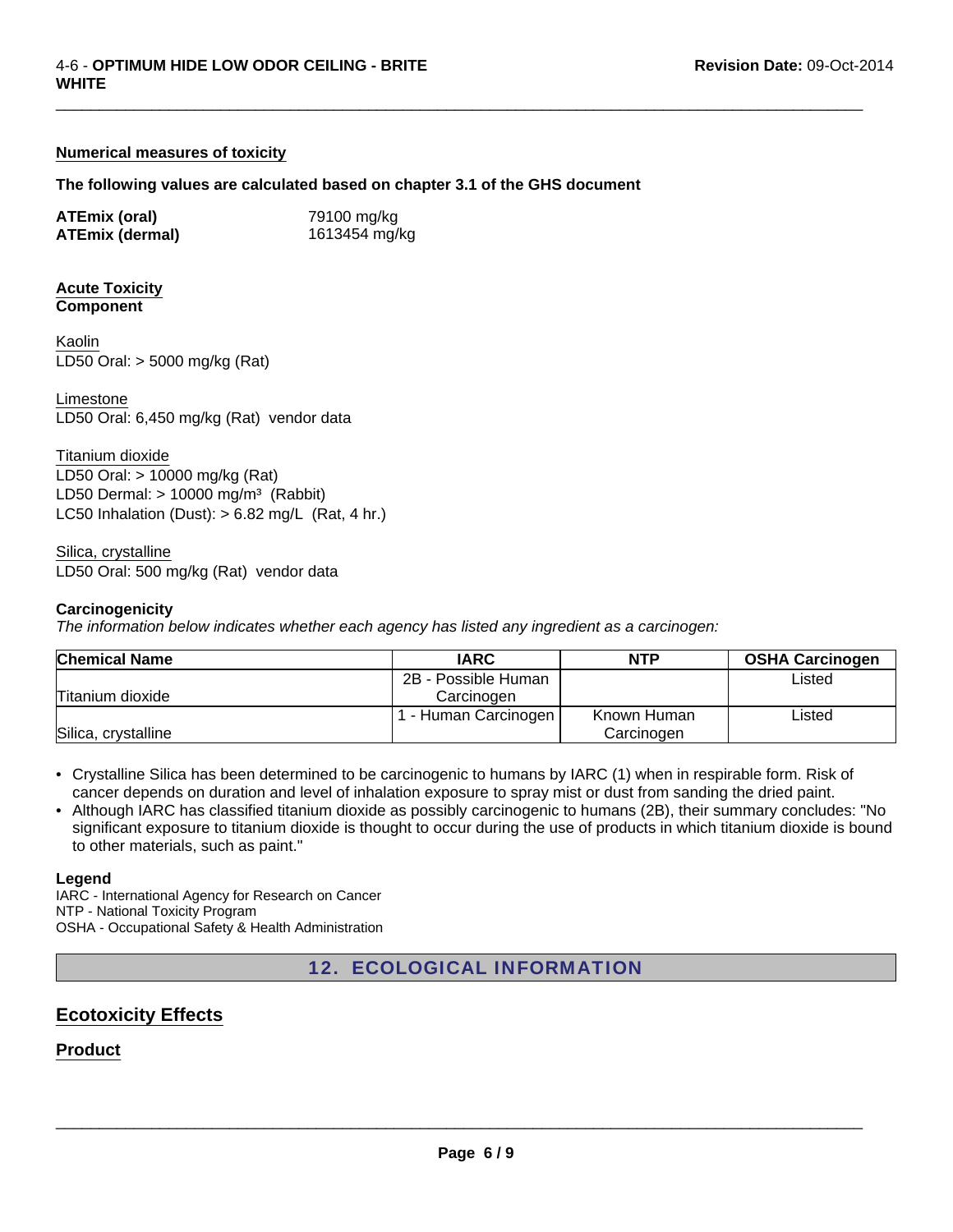### **Acute Toxicity to Fish**

No information available

## **Acute Toxicity to Aquatic Invertebrates**

No information available

## **Acute Toxicity to Aquatic Plants**

No information available

### **Persistence / Degradability**

No information available

### **Bioaccumulation / Accumulation**

No information available

### **Mobility in Environmental Media**

No information available

#### **Ozone**

No information available

## **Component**

#### **Acute Toxicity to Fish**

Titanium dioxide LC50: >1000 mg/L (Fathead Minnow - 96 hr.)

## **Acute Toxicity to Aquatic Invertebrates**

No information available

## **Acute Toxicity to Aquatic Plants**

No information available

## 13. DISPOSAL CONSIDERATIONS

 $\Box$ 

Waste Disposal Method **Dispose of in accordance with federal, state, provincial, and local regulations. Local** requirements may vary, consult your sanitation department or state-designated environmental protection agency for more disposal options.

## 14. TRANSPORT INFORMATION

| DOT                | Not regulated |
|--------------------|---------------|
| <b>ICAO / IATA</b> | Not regulated |
| <b>IMDG/IMO</b>    | Not regulated |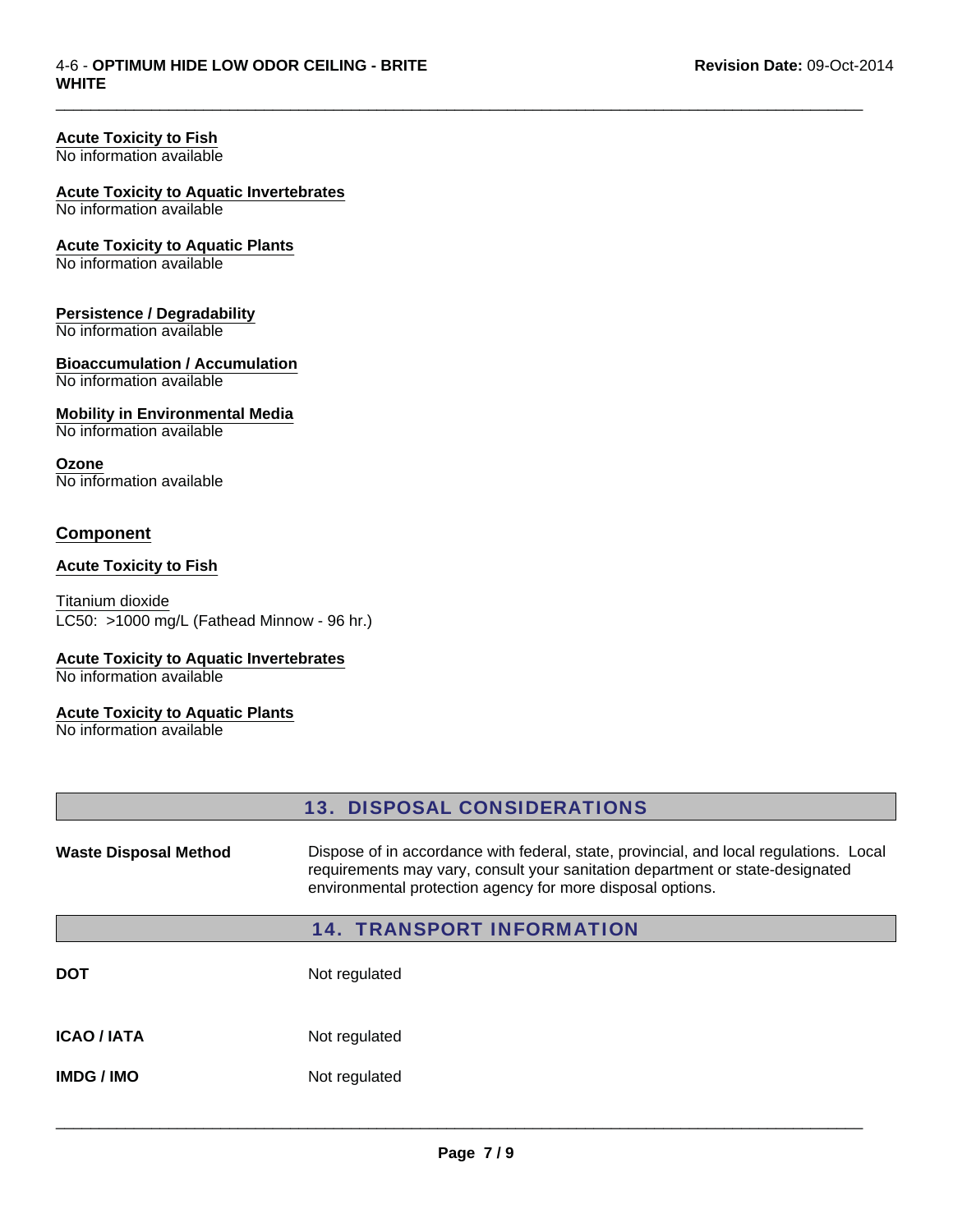## 15. REGULATORY INFORMATION

 $\Box$ 

## **International Inventories**

| <b>United States TSCA</b> | Yes - All components are listed or exempt. |
|---------------------------|--------------------------------------------|
| <b>Canada DSL</b>         | Yes - All components are listed or exempt. |

## **Federal Regulations**

#### **SARA 311/312 hazardous categorization**

| N٥  |
|-----|
| Yes |
| N٥  |
| N٥  |
| N٥  |
|     |

### **SARA 313**

Section 313 of Title III of the Superfund Amendments and Reauthorization Act of 1986 (SARA). This product contains a chemical or chemicals which are subject to the reporting requirements of the Act and Title 40 of the Code of Federal Regulations, Part 372:

## **Clean Air Act, Section 112 Hazardous Air Pollutants (HAPs) (see 40 CFR 61)**

This product contains the following HAPs:

## **State Regulations**

### **California Proposition 65**

*This product may contain small amounts of materials known to the state of California to cause cancer or reproductive harm.*

### **State Right-to-Know**

| <b>Chemical Name</b> | <b>Massachusetts</b> | <b>New Jersey</b> | Pennsylvania |
|----------------------|----------------------|-------------------|--------------|
| Kaolin               |                      |                   |              |
| Limestone            |                      |                   |              |
| Titanium dioxide     |                      |                   |              |
| Silica, crystalline  |                      |                   |              |

## **Legend**

X - Listed